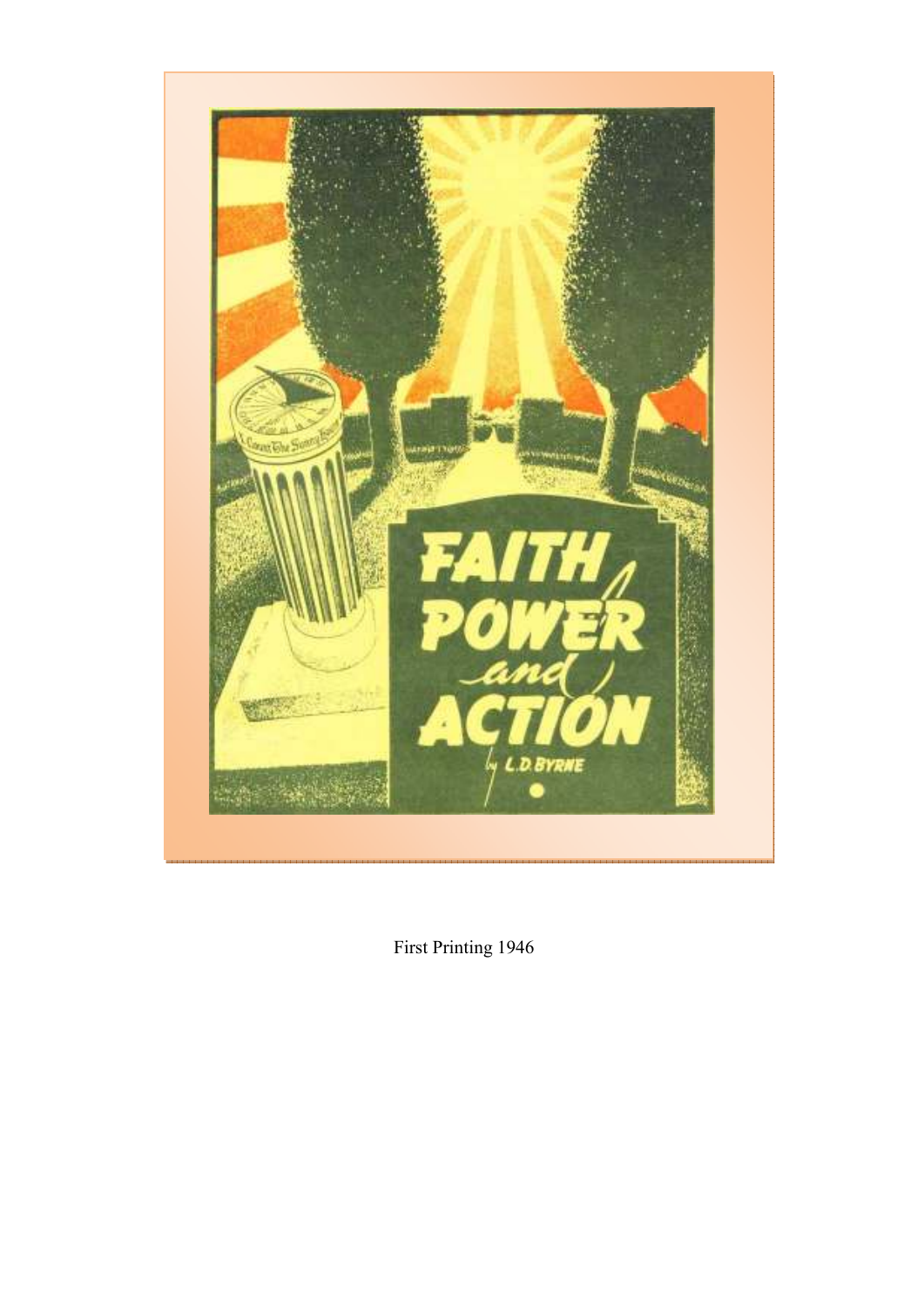#### **PUBLISHER'S NOTE**

This treatise was published originally shortly after the Second World War by the Alberta Social Credit Board. This was a body established by Statute of the Alberta Legislative Assembly " . . .to devise ways and means for the evaluation, conservation, enhancement, advancement and realization of the social credit of the People of the Province." This Board must not be confused with "The Alberta Social Credit League," the *party* political organization of the "Social Credit" government in office at that time.

Throughout the time he was Technical Adviser and later also Deputy Minister of Economic Affairs, Mr. Byrne continued to stress that only by the abandonment of *party* politics in favour of non-party political action could the cause of Social Credit be advanced. That his advice was not heeded, has resulted in widespread misunderstanding of the nature of Social Credit.

The responsible political parties which have exploited the name and distorted Social Credit to serve their ambitions in futile competition with other political parties, have brought discredit and disaster on themselves as might be expected. In the Federal field in Canada the so-called "Social Credit" party has all but been eliminated. In Alberta, after more than thirty years in office, it survives as an ineffective opposition — the price of its abandonment over the latter years it formed the Government of any pretence of adhering to Social Credit principles. The parties in Quebec, Ontario, Manitoba and Saskatchewan, for all practical purposes have been wiped out. In British Columbia the so-called "Social Credit" Party, while retaining its name, has become submerged in a coalition with Liberals and Progressive Conservatives, formed to defeat the discredited socialist New Democratic Party government which preceded it. As a government, it is pursuing orthodox policies diametrically opposed to Social Credit.

This work by Mr. Byrne is addressed to Social Crediters — *genuine* Social Crediters — but it reaches out to every person of the Christian Faith, for it provides a fitting introduction to a study of that fundamental field of knowledge termed Social Credit as it was given to the world by the late Major C.H. Douglas.

*October, 1977*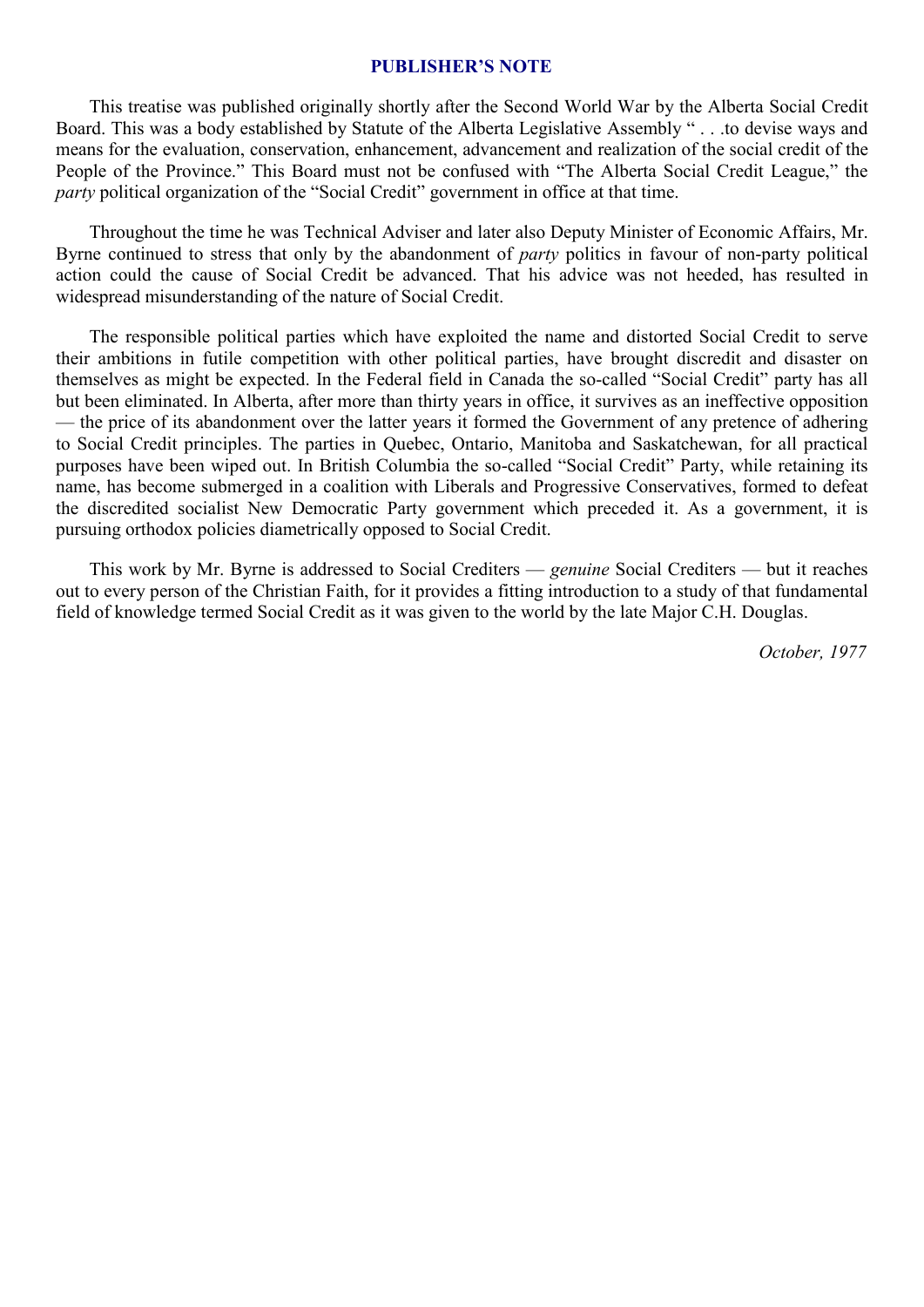#### **FO R EW OR D**

Here is an article addressed to men and women who are earnestly seeking Truth—men and women who will not be deterred by the necessity to do some deep thinking; for here are discussed such questions as: What is Faith? What is Reality? How can Fear be removed? Is there a spiritual "increment of association?" What is the meaning of Time? The answers reflect the author's personal views—not those of any organization or movement—and for those who are sincerely seeking Reality he offers a deeper and more satisfying meaning to life and human experience.

His approach to Reality penetrates to first principles. It represents a metaphysical analysis which, when understood cannot fail to thrill and inspire the Christian with a fuller realization of the tremendous implications of his Faith. It cuts across and bridges the denominational differences which tend to divide Christians, providing a deeper understanding of Christ's assertion: "In my Father's House are many mansions." It provides the foundation for a personal policy without which there can be no basis for an effective association of Christians.

However, the reader must not expect to obtain this by a casual reading of the contents. The subject matter of the article is highly condensed. It requires concentration, and, as the author states in the conclusion, it should be read several times and thoroughly studied, before the reader should presume to have anything like a full understanding of it.

He will find that Part One requires his undivided attention, but after having made the necessary effort to grasp the meaning of these few pages, he will discover the remaining parts much easier to master and truly inspirational— if he is one of those who are destined "to turn the world upside down."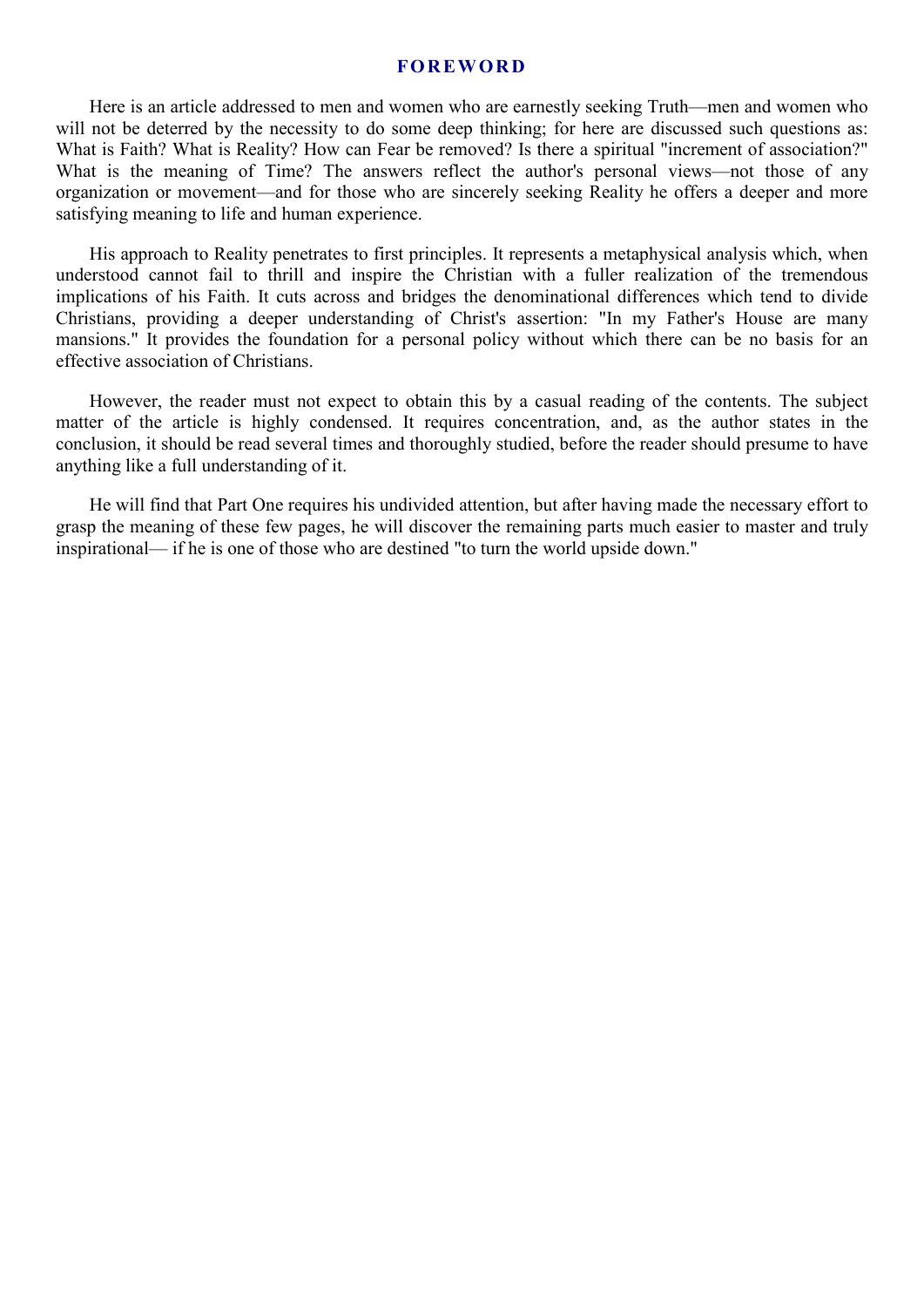# **FAITH, POWER and ACTION**

#### **By L. D. BYRNE**

*Faith is the very essence of Social Credit and the only basis upon which an enduring human society can function.* 

## **1—TOWARDS REALITY**

Each individual person lives in eternity, though few gain a realization of this fact. There can be no consciousness of Reality for any of us except the "here and now." What is happening to us—our experiences—here and now seems vividly real. What happened a minute ago, an hour ago or a month ago is but a memory. It has no Reality for us. What may happen a minute hence, an hour hence or a month hence can be but an anticipation born of imagination. Neither has it any Reality for us. The only consciousness of Reality for each of us is what we are actually experiencing in the present—in the "here and now." But the "here and now" is ever present. From moment to moment throughout the day it is the "here and now" for each of us—it is the only Reality of which we are conscious. At night we retire to bed and in deep dreamless sleep our human consciousness "dies." But in the morning comes the resurrection, and again our consciousness becomes aware of the only Reality we can know—our experience in the ever present and eternal "here and now."

When we enquire more deeply, we are forced to recognize that this fleeting time-and-space-bound glimpse of apparent Reality we experience comes to us through our physical senses. We say, "I feel ... I see ... I smell . . .I hear ... I taste . . . " Who or what is the "I" which has the experience? Is it simply the human body? If it were, then how could "I" observe and analyse "my" experience and say "I think . . . " "I believe . . . " We call that observer "the Mind," which must necessarily be distinct from "the body"—gaining experience and finding expression through the physical body.

But when I say: 'That is a beautiful red rose," how do I know that the experience of which I am conscious is identical with the experience of which you are conscious in viewing the same flower? How do I know that what I describe as "red" does not appear to you as what I would describe as "violet" and that what I would call "violet" does not give you the colour experience that I would describe as "red"? Words have no meaning except to describe a relative experience of our Minds

## **Mind the Creator**

However, the matter goes deeper, for how can I prove that the rose actually exists? I can reach out and touch it, but until my sense of touch conveys a message to my brain and from thence to my Mind, it means nothing. You may argue that the fact we both see the rose and describe it alike is evidence of its existence. But is it? I see you and I hear you, yet what I see and what I hear is what my Mind creates for me through my senses of sight and hearing. Outside my Mind you cannot have any existence **for me.**

This brings me to the disconcerting conclusion that everything I see or feel or hear is literally a creation of my Mind, and that in the "here and now" in which I am "having the experience" it has for me the same degree of Reality as the objects seen or felt or heard in a dream experience during that phase of sleep when consciousness remains. Both are creations of my Mind.

But who is the "I" that "experiences" the creations of the Mind in the "here and now" from moment to moment? Is it the Mind itself? But can the Mind be its own ultimate observer? Hardly, for how could the Mind, itself subject to change from moment to moment, at the same time be aware of both its limitations and its limitless potentialities? There must be a deeper Inner Self of which the Mind is the reflection that is the ultimate observer finding expression and seeking development through the Mind both in its conscious state and during unconsciousness.

The only "Reality" of which the Mind can be conscious within the prison of its three dimensional timebound physical body is that which it experiences in the "here and now." But the "I"—the Inner Self and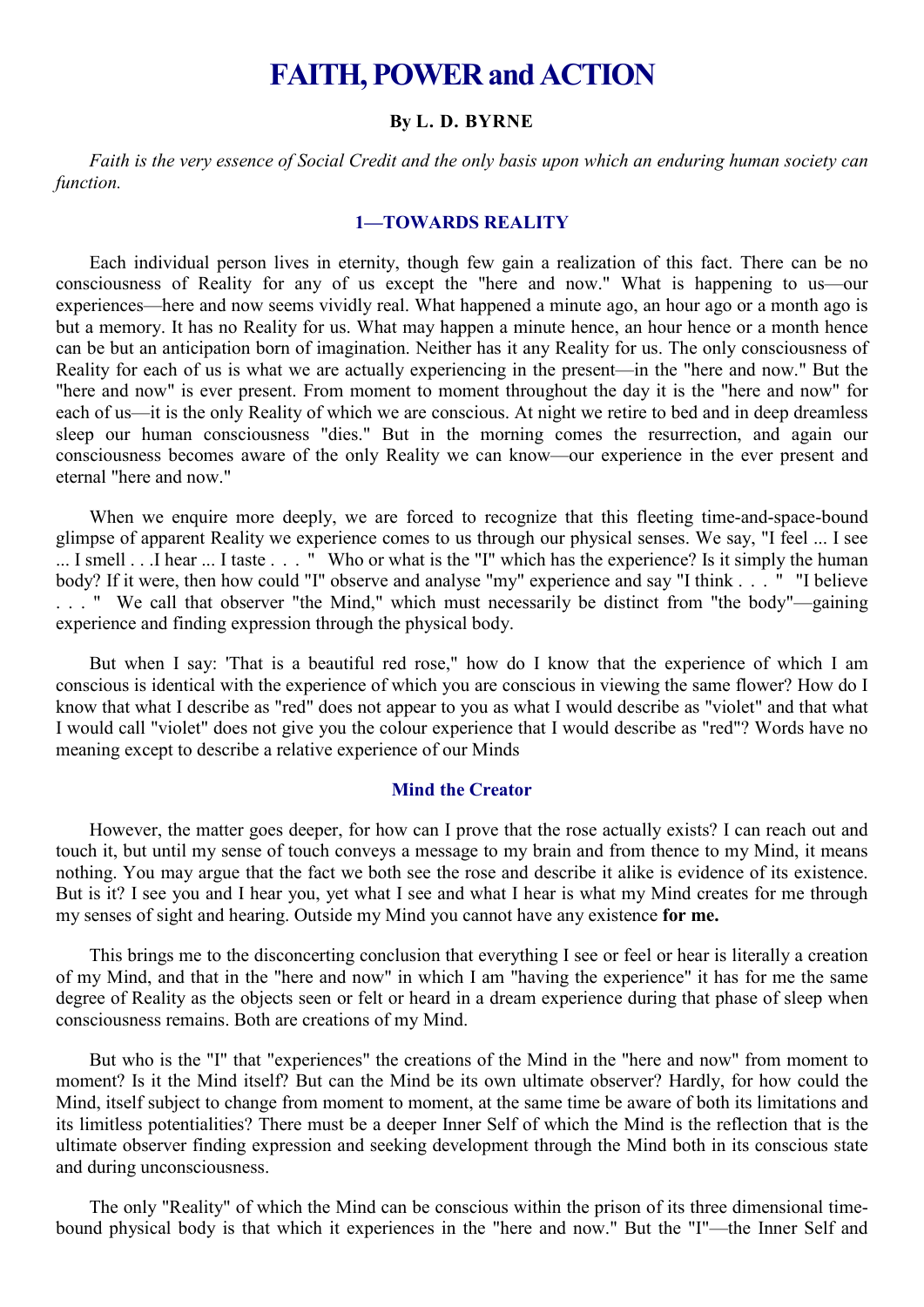ultimate observer—being spiritual, reaches out in search of Absolute Reality —towards timeless and spaceless eternity. But the consciousness of its body-bound Mind is incapable of realizing this. It can only grasp at the ever-dying present. The past is but a memory shrouded in the mists of time. The unborn future is obscured in darkness—the darkness of "the unknown." Human consciousness is bounded by birth and death—by "a beginning" and "an end" to everything. The fleeting glimpse of apparent Reality in the "here and now" seems but a creation of the human Mind no sooner born than it dies. And beyond Life is what? Death and annihilation? The human Mind thus looking outward through the windows of its physical prison is confronted by a sense of utter frustration

## **Looking Inwards**

Yet if, instead of looking outward, it turns inwards, towards the "I"—the Inner Self—from whence emanates the impelling urge to seek absolute Reality, the human Mind is freed from its physical prison, for the Inner Self is "spirit," it is not confined by three dimensional space and the limitations of time; it can reach out beyond the narrow bounds of human experience to glimpse Reality. But this vision—this "knowledge"—that is imparted to the Mind does not follow any process of reasoning, recorded by the vibrations of the human brain. It is above and beyond human experience; it is spiritual.

It is this spiritual experience which imparts to the individual Mind "the knowledge"—the enduring conviction —to relate the ever unfolding present to "the unborn tomorrow and dead yesterday," to bind back this Life to Reality. This knowledge—this enduring conviction—is what we term Faith; and its manifestation in "binding back" the fleeting "here and now" of our conscious experience to the ultimate Reality of eternity we term Religion—using these two words in their correct meaning.

When the human Mind turns inwards in search of Ultimate Reality, it asks: "Who am I? Why am I? I know that I am, but what is the purpose of Life? Is Life purposeful? Is the Universe purposeful? What is the Source of my being—of the Earth—of the Universe? How did it all start and towards what is it developing? What was there before there was anything?

What is Ultimate Reality?" And so the enquiry proceeds. Step by step the clumsy process of human reasoning leads on to a realization that just as the only fleeting glimpse of apparent Reality which each of us can experience in the "here and now" is, for us, a creation of the individual human Mind, so Absolute Reality—timeless and spaceless but embracing time and space—is the creation of the all-embracing Universal Mind of the Absolute—of God. Human personality is, therefore, a creation of the Universal Mind— of God; and that creation embraces the Mind of each human being with its attribute of creating for the individual the only glimpse of apparent Reality of which he can be conscious. Thus each human entity is a creation of God— "a child of God"; and all humanity are "children of One Father " To the extent that the individual—the inner human personality—can bring his Mind into harmony with the Universal Mind—with God—he will gain a realization of Reality.

# **Power of Faith**

To the human Mind, itself an emanation of the Universal Mind, the universe appears to be time and space bound, developing from moment to moment, decade to decade and century to century, in obedience to "natural laws"—for ever in a state of ceaseless change, a continuous process of annihilation and re-creation. But this is the concept of the universe created by a time and space bound human Mind, which can be conscious of no Reality except that which it creates. In reaching out towards Absolute Reality it must break through the limitations of its human prison and by an inner personal spiritual experience acquire a deeper knowledge than human reason can impart. Only thus can the human Mind, for a rare moment, achieve that harmony with its Creator and His Universe. Thus is born Faith by which the individual can tap the inexhaustible Source of All Power; thus can the individual "tune in" to the Universal Mind and adjust his time and space bound Life to the Canon—the Universal Law—in obedience to which the changeless and eternal creation of the Universal Mind which we call the universe is ceaselessly changing, evolving, and being. To the extent that the individual seeks, finds and, in his Life in the ever present "here and now," obeys this Canon, he will achieve harmony with the purpose of Creation—he will fulfill the purpose of Life.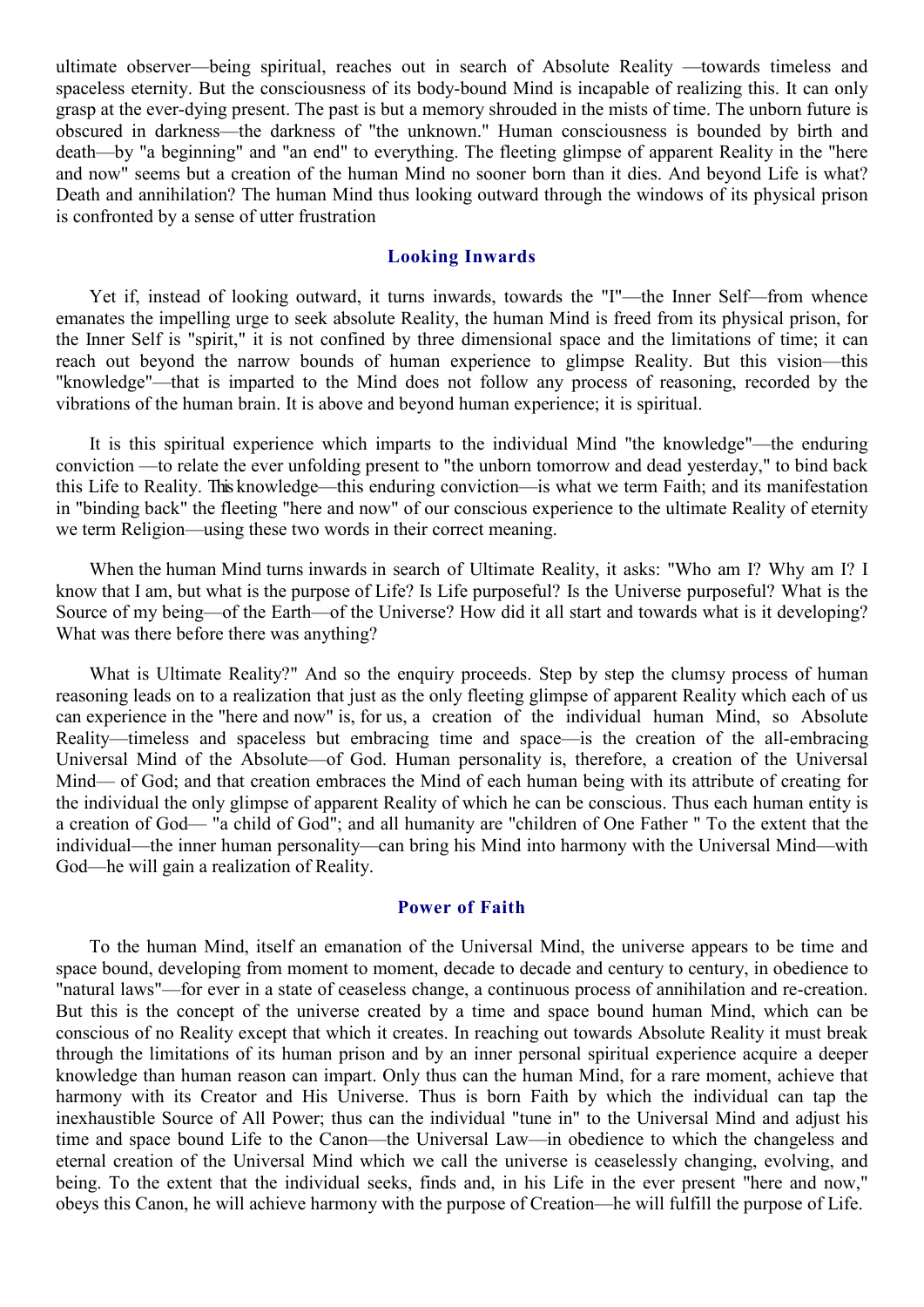The Faith inspired individual consciously "lives" in eternity to the extent that his Mind remains in harmony with Ultimate Reality. He will live in the "here and now" as if it were—as it is for him—eternal, from moment to moment seeking and observing the Canon. His Mind being attuned to Reality, he will "know" that the apparent Reality presented to him in the ever present "here and now" is but a creation of his Mind—that what appears to him as the solid Reality of a material environment is, in fact, not Reality, but merely one channel through which he may seek Reality.

The Faith inspired individual consciously living in the eternity of the "here and now" will not be dominated by any consideration—any fear—of yesterday or tomorrow He will "know" that if he seeks and finds and observes the Canon from moment to moment, he need not be concerned what happens an hour or a month or a year hence. His creative Mind being attuned to and having access to the Source of All Power, there is nothing of which he is incapable, there is nothing which he cannot attain, in fulfillment of God's purpose for him To the extent a person has Faith, he is without fear.

#### **Looking Outward**

How different is the case when the human Mind persists in looking outward, to the so-called material world of its creation, in response to the inner urge for the fulfillment of Life's purpose. For it the only Reality which exists is that of the apparent material environment of which it is made conscious through the senses of its physical body. That which cannot be seen, heard, felt, tasted or smelt can have no Reality. Balanced precariously on the pinnacle of the "here and now," the past ceases to matter and the future is an impenetrable darkness in which death and annihilation is ever lurking. All evidence points to human Life being bounded by birth and by death as the end. The human Mind shrinks back in fear—fear of the unknown tomorrow, fear of death, fear of Life itself. And why not when Life appears to be a one-sided struggle in which all the forces of Nature are pitted against the individual, seeking to exterminate him? Therefore if he is to survive he must tame those natural forces, he must render his material environment subservient to the preservation of his human life and he must wrest from nature the secrets hidden from him so that he shall be safe from the constant fear of the unknown.

Looking outward the human Mind can see no higher creation than Man in the material world of which it is conscious. Yet in order to overcome its fear-haunted concept of Life it is forced to respond to its instinct of an omnipotent power. So it proceeds to create God in its own image and, to bolster its case, to assert that the reverse is the fact. Having created God in its own image, the outward-looking human Mind proceeds to endow Him with the human attributes which serve its purpose in reconciling the impact on the human emotions of the experience gained through the physical senses in an apparently material environment governed by ceaseless change and decay, creation and destruction. God is conceived as the Giver and Destroyer of Life, a kindly and benevolent dictator when obeyed, but ruthless and brutal when disobeyed. He is a bloodthirsty God, whose anger can be assuaged only by sacrifices. He is the God of Battle with a strong bias for the favoured tribe or nation to which He will make all mankind subservient, so that the world may be made safe for his chosen people. He is a God of Might and therefore Might—i.e., physical force—is the final argument of what is right and which side He favours—and so on, *ad nauseam.*

It is but a short cry from this concept of deity created by the outward-looking human Mind, to recognition that, after all, it is but a human creation symbolizing the group Mind, and having for its purpose the subordination of the individual to material objectives desired by the group. The outward-looking human Mind, therefore, rejects this Man-created concept of God as superstition, and replaces it by a new deity, even more firmly rooted in fear-ridden superstition, symbolizing an all-powerful State as the object of glorification, worship and abject obedience.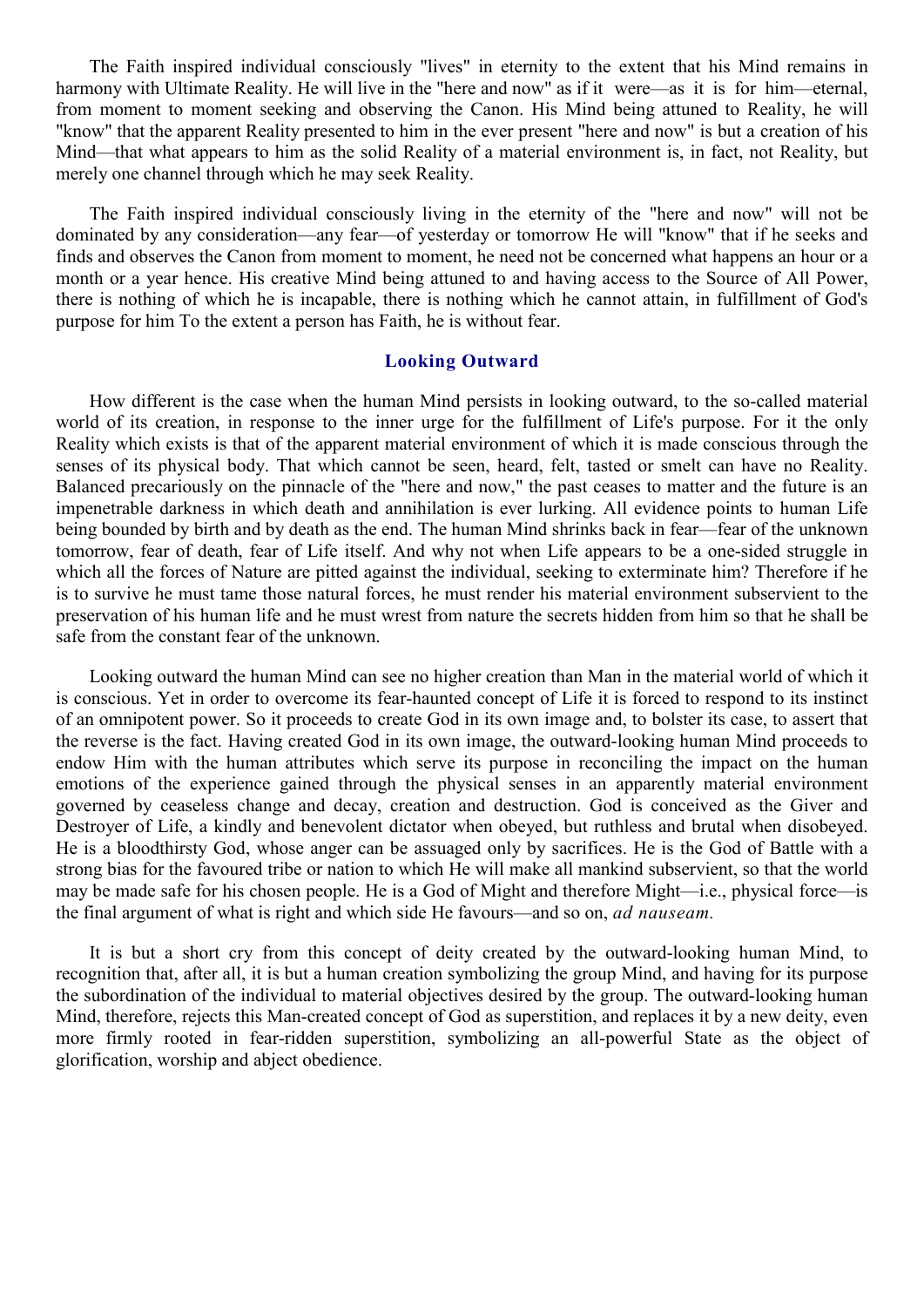# **II—FAITH AND SOCIETY**

The social implications of the foregoing are far-reaching and fundamental.

The individual whose inward-looking, Faith-inspired and God-centred Mind impels him to strive to live consciously in the eternity of the ever-present "here and now," is deeply aware of the sanctity of his personality as a creation of God to be expressed and expanded in accordance with His purpose. Everything else must be subservient to this. His life is governed by Principle rooted in Reality. And according to the power of his Faith he will resist, and overcome anything and everything which violates that Principle in his Life—and, knowing no fear, he will do so to even having his human body killed, for he knows that he lives in eternity and his experience in his human body is but an episode.

Being aware of the sanctity of his own personality, he would recognize that every other human personality is likewise a creation of God—a child of the same Divine Father. Therefore every individual should be free to express and expand his personality, and no person should attempt to impose his will or to sit in judgment upon another without that individual's consent. In short, all human associations must be rendered subservient to the freedom of the individual.

# **Foundation for Society**

Again such an individual could not fail to find expression for his Faith in God and the consequent depth of feeling (which can be expressed only by the term "love") for God, by faith in and love for his fellow men. In fact the strength of his Faith in God will be reflected by the degree of faith in his fellow men which finds expression in his life.

The social structure which would be built on such foundations would involve:

(1) Recognition that ultimate power is with the Source of All Power—with God—that all human associations must be subordinated to the freedom of the individual to express and expand his personality in communion with God—and that to that end every person recognizes the sovereign integrity of every other person.

(2) The inalienable right of individuals to be free to associate as a group for any purpose provided that thereby they do not infringe upon the same sovereign right of any other persons. No person would exercise authority over another without his consent, and such a person could be in a position of authority only as the servant and steward of those under him.

(3) No person should be compelled to do anything other than recognize the sovereign integrity of every other person. If he enters into association with others for an agreed purpose, he must abide by the decisions of the group but at all times he must be free to contract out.

It will be recognized by Social Crediters that such a society would constitute a genuine democracy functioning under the dynamic of Social Credit—the core of which would be the ever strengthening Faith that would find expression in human relationship. The focus of that Faith being spiritual—expressed in a striving to achieve a binding back of Life in a physical environment to Ultimate Reality—its impact on human affairs would be progressively to render the material primarily as a means whereby individuals can express their personalities. The business of providing for the material necessities would rapidly tend to become a matter of secondary importance.

\* \* \*

# **Roots of Dictatorship**

The social implications of the outward-looking materialistic-centred and fear-dominated human Mind are in sharp contrast. Viewing the physical world, bound by space and time, the individual becomes obsessed either by a desire for power or, to preserve his Life, by the acquisition of its material necessities to the point of submerging his individuality and rendering himself subservient to domination by others. In short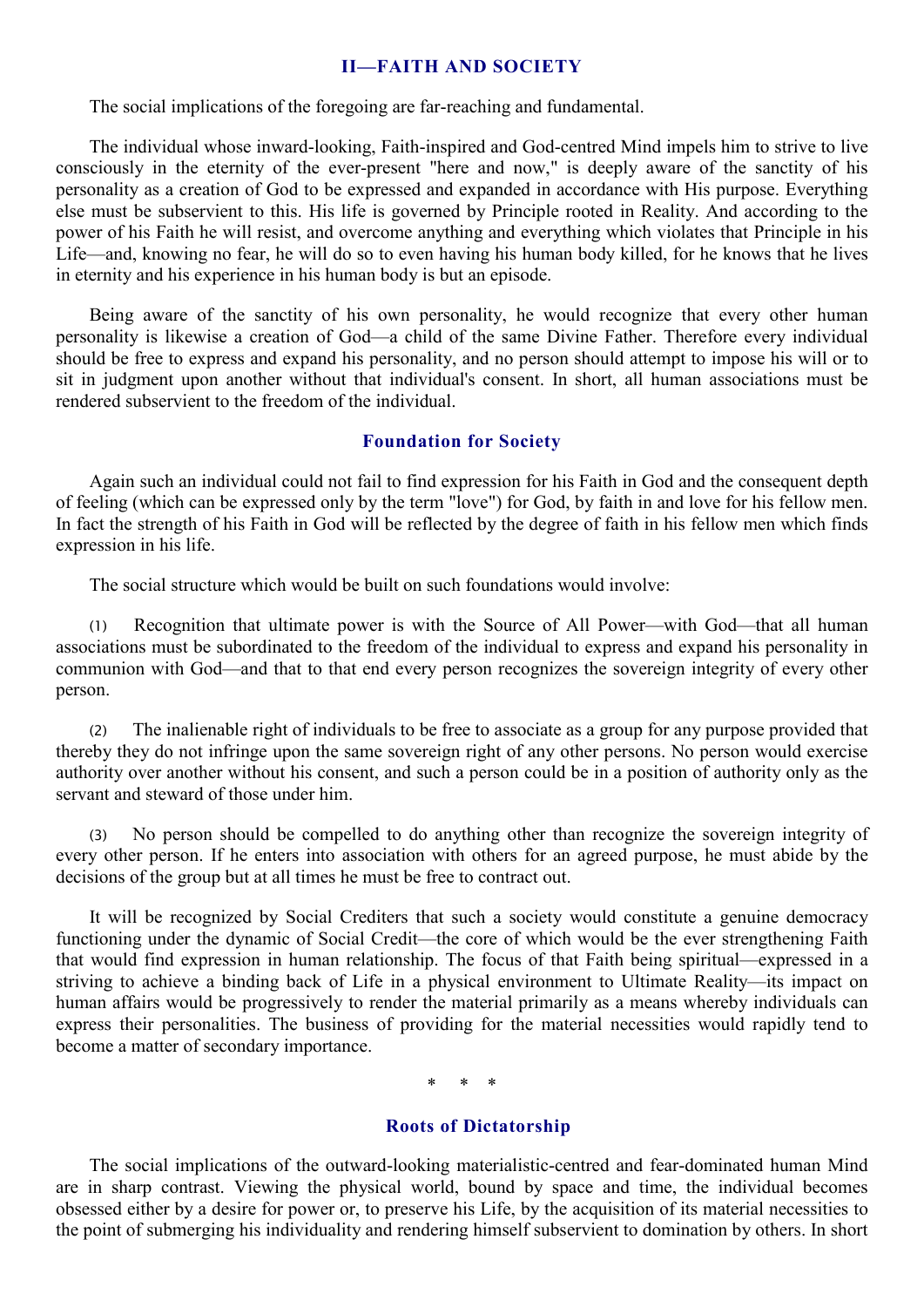such a person seeks to be a planner or one of the "planned."

These tendencies are the result of natural reactions to a concept that the material world around him as created for him by his human Mind solely through his physical senses, constitutes Reality. He sees a world in which all forms of Life are waging a bitter struggle for existence—in which the strong, the cunning and the ruthless survive and prosper. He views society as a means solely for the acquisition of economic security in which the richest prizes go to those who can exploit their fellow men. Therefore the purpose of human existence must be to accumulate material riches and power. The focus of living must be to take little thought for to-day in order to provide for old age, to advance in business, to get to the top of the profession and so forth.

And what is true for the individual must be true for the nation. In order to gain material security its Life must be planned. Only the superior intellects are capable of this—so they must be the "planners." But this is possible only if "the others"—the masses—conform to "the plan." They will do so only if they are forced to carry out the orders of the planners. So the planners must have the power to control and impose their will on the masses—and this implies the application of laws devised by the planners and backed by force.

In short the social implications of the materialistic philosophy of Life developed by the outward-looking fear-dominated Mind is the Supreme State—Dictatorship.

## **The Real Conflict**

It should be apparent that each of the respective concepts of Life—the spiritual and materialistic which have been examined is in every respect the antithesis of the other. The principles in which they are rooted and their social implications are opposite and conflicting.

However, their impact on human affairs is complicated by the fact that few, if any, individuals entirely possess either the disciplined inward-looking Mind in constant touch with Reality or the fear-dominated outward-looking Mind completely materialistic in its concept of Life. Most individuals are themselves a battleground for the struggle between these two conflicting concepts.

The person who has experienced the inner spiritual rebirth and, through a deep and enduring Faith, has acquired the self discipline consciously to seek the Canon—the Universal law of Righteousness—in his Life from moment to moment, is being influenced constantly by his experience in the material environment of which he is being made vividly aware through his physical senses. There is a continuous and powerful tug on his human Mind to keep turning outward.

Then again the person with the constantly outward-looking Mind, attempting to anticipate Life in the future in a make-believe world, finds a recurring tug from this Inner Self, which, being spiritual, seeks the escape of the Mind from its space and time bound prison.

The Life of the individual—and the consequences of his thoughts and actions within his material environment—must, in the final analysis, be determined by the quality and extent—the power—of his Faith, involving as it does, his "knowledge" of Reality.

The Mind of the individual with a dominantly materialistic concept of Life will lose the desire to look inwards to find Reality—and, indeed, will be rendered impotent to do so consciously—to the extent it feeds itself on "knowledge" of the apparently real physical world around it—which, for the individual, is nothing more than the creation of his human Mind—under the illusion that this represents a knowledge of Reality.

Evidence of this is provided by the flood of agnostics, atheists, socialists, communists and other combinations of individuals with a materialistic concept of Life which pour out from our universities, schools of economics and other "training" centres. And a curious feature of such minds is that, in order to bolster their fear-dominated outlook on Life, they sneer at Faith as sheer superstition, yet they will accept readily and without question the ideas presented to them in text books. Yet so blind are their Minds to any concept of Reality that they are unable to see that their misplaced kind of faith—a baseless belief—in accumulating the illusion of knowledge is the complete answer to their professed contempt for Faith.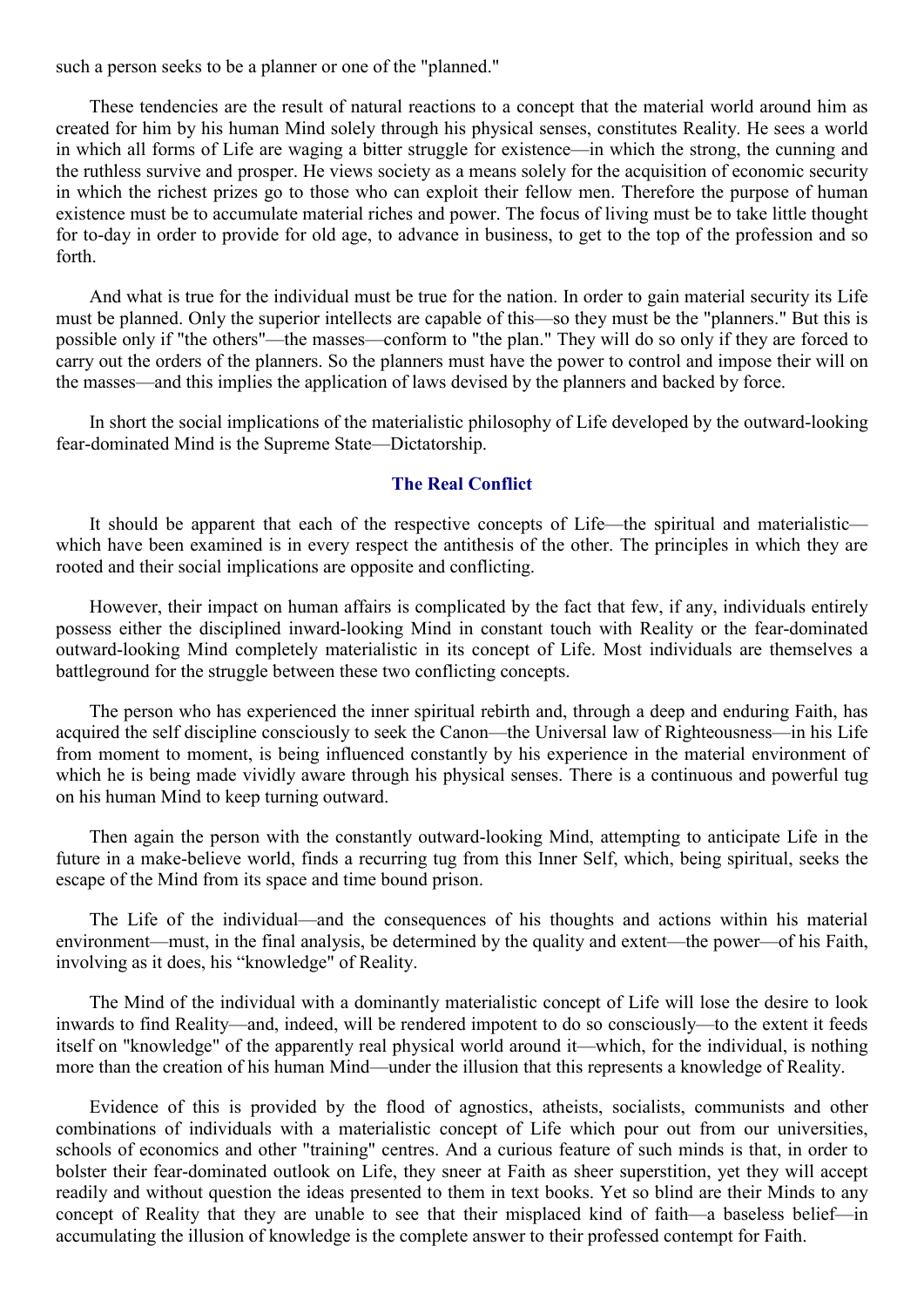#### **The Dynamic of Faith**

Faith is Power in a very real sense. Though the term is used loosely, Faith is not mere belief or trust, although these can be evidence of Faith. Faith is the "knowledge" of Reality acquired by an inner spiritual experience. It is this knowledge of Reality that brings the human Mind into communion with the Universal Mind and the One Source of ALL Power. Thus Faith is a dynamic—a power with limitless potentialities depending upon its quality and conscious realization.

Up to apoint Faith is an instinctive attribute of Life, for the Inner Self—the I—which is the reality of each individual is itself a creation of the Universal Mind; and although the outward-looking human Mind is unable to realize this consciously, it cannot fail to be influenced by "experiencing" by its observation in the physical world— (which for it can be nothing more than its own creation) that that which conforms to certain principles—to the Canon—"works," and instinctively it manifests a degree of Faith which comes from within. This instinctive Faith derives from an unconscious inner spiritual experience unconscious because the outward-looking human Mind is spiritually unaware.

Now Faith—whether instinctive or consciously experienced—must find expression in action. In fact it is the dynamic of human action. Instinctive Faith, though derived from an unconscious inner experience invoked by the experience of the outward-looking human Mind within the physical sphere, is a cumulative power on the human Mind. It exercises a profound influence on the individual's thoughts and actions in revealing the relationship of events in the physical sphere to the Canon. The apparent Reality of this physical world from moment to moment created by his Mind for the individual is profoundly influenced thereby and to the extent that it results in a deeper understanding of the Canon, it will be reflected in richer unconscious spiritual experiences generating a deepening of Faith and a strengthening of the consequent power it confers upon the individual. If this process continues—that is to say, if the outward-looking human Mind consciously applies the power of its instinctive Faith in the physical sphere—that instinctive Faith will deepen and strengthen until it draws the vision of the Mind inwards.

# **The Source of Real Power**

It will be evident that being the outcome of the individual's experience in the apparent Reality of the "here and now" in the physical world, the power of instinctive Faith will be limited by the limitations of the outward-looking human Mind. And if the Mind progressively seeks Reality solely in the space and time bound physical world—which, for the individual, is of its creation—it will progressively insulate its capacity for using the power of instinctive Faith, to the point of impotence.

However, there can be no such limitations on the power of consciously conceived Faith—Faith born of a conscious turning inwards of the human Mind to the Inner Self in search of Reality through communion with its Creator, the Universal Mind of the Father—of God. The apparent Reality from moment to moment of the physical world being for the individual a creation of the human Mind, to the degree that the human Mind gains a realization of Absolute Reality, it will have the power to create the apparent Reality of the physical world in harmony with that Absolute Reality. In other words, to that extent it becomes a vehicle for the Universal Mind, being in harmony with and a reflection of the Universal Mind. This power to determine and literally create its physical environment is limited only by the quality and strength of the Faith acquired by tapping the One Source of All Power. Such consciously conceived Faith can in very truth remove mountains.

\* \* \*

## **Fear—The Destroyer**

Fear is the absence of Faith. Just as the power of Faith is knowledge of Reality born of an inner spiritual experience, fear is the impact of an ignorance of Reality upon the outward-looking, space-and-the-timebound human Mind confronted with the darkness of the unknown. To the extent that there is Faith there can be no fear. Faith is the Light of the human Mind; Faith is the realization of Life in Eternity. Fear is the terror of darkness which engulfs the human Mind; fear is the apprehension of annihilation in a time-bound illusion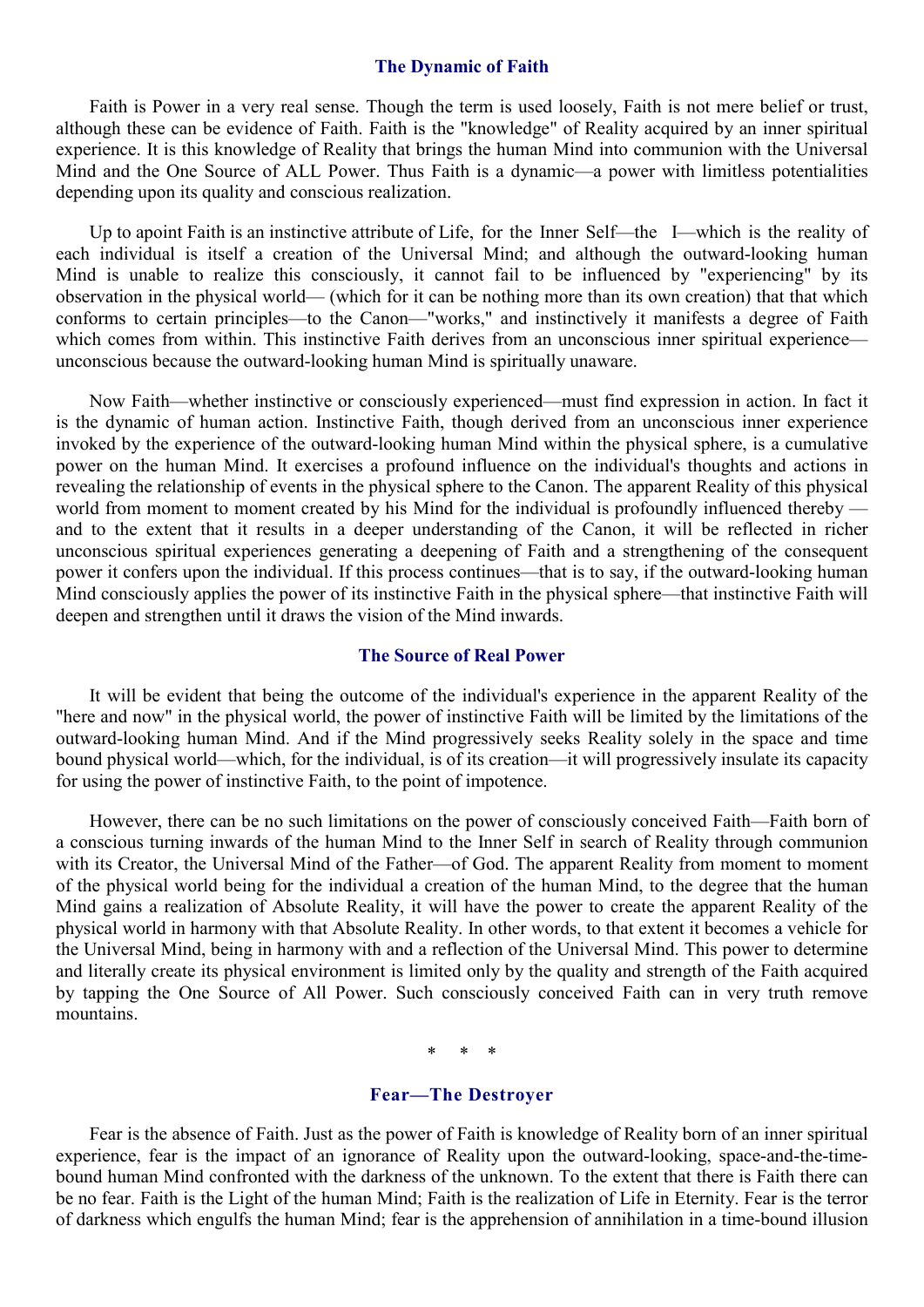that the conscious experience of the outward-looking Mind in the physical world is Reality.

Just as Faith is the power which enables the human Mind to have dominion over its physical environment, so fear is the negation of power which renders the human Mind the victim of the physical environment it creates through the experiences communicated to it by the physical senses. Thus the impact of fear on the human Mind can, and very often does, result in the individual bringing upon himself that which he fears.

\* \* \*

The inward-looking Faith inspired human Mind is deeply conscious that it is a creation of the Universal Mind, as is its power of creating for itself the apparent Reality of the physical world communicated to it by the senses of the body. Being conscious of this, it cannot fail to realize that the Mind of every other individual is likewise a creation of the Universal Mind with the same attributes and it cannot have communion with the Universal Mind, without having communion with other human Minds; to the extent that it is in harmony with the Universal Mind, it will be in harmony with other human Minds which have achieved such harmonious communion with Reality. But the Mind of every human individual being a creation of the Universal Mind, it is inescapably linked to every other human Mind, influencing and being influenced by them through their respective powers of creation for themselves. Thus the power of creating for themselves a concept of Reality which they share is increased **for each** of them, when two Minds are thereby brought into harmonious association, and that power is correspondingly increased **for each** when three, four or a greater number are brought into such association.

## **Thought**

Thought is Mind in action, it is the dynamic of Mind. It is by the power of thought that the human Mind turns inwards to the inner Self in seeking communion with the Universal Mind; it is by the power of thought that the human Mind creates for itself the apparent Reality of the physical world in the "here and now" transmitted by its bodily sense, and it is by the power of thought that the Mind of an individual finds communion with other human Minds and transmits to them its concept of Reality.

When we view a picture, it is the materialization of the artist's thought—and it is the creating power of his Mind expressing its concept of Reality which is influencing the creating power of our Minds in the "here and now." When we see an aeroplane flying through the air, that represents the materialization of the thoughts of many Minds, and their impact on each other in expressing their creative power. But what of a tree we see growing in solitary splendour, or of the glory of a sunset? Those too must be for each of us creations of our own Mind influenced by the materialization of the creating power of the Universal Mind.

To the extent human thought reflects the power of Faith, it will be in harmony with the Universal Mind and have access to the One Source of All Power; its potential powers of creation will be unlimited.

To the extent human thought is devoid of the power of Faith, it will be shut off from the Universal Mind and it will be dependent on its own human powers of creation. Accepting as Reality its time and space bound creation from the experiences conveyed to the Mind through the physical senses, the individual will either become a slave to his fear dominated materialistic concept of Life, influencing others sharing the same concept by this creation of his Mind—his "thinking"—or he will become obsessed with the omnipotence of the creating powers of his Mind and he will influence others whose Minds are receptive to join in association to exploit this power.

Having a false concept of Reality and being shut off from the Universal Mind, the thought creations of such individuals cannot be in harmony with the Canon. In their ignorance they will flout the Canon, in the belief that the creations of their thoughts—be it a concept of deity, a concept of Life or a concept of human society—represent Reality.

## **Evil**

The tremendous impact on humanity can be gauged if such perverted power of thought becomes centred in a tribal or racial God conferring a messianic mission on His people. But of very greater importance in the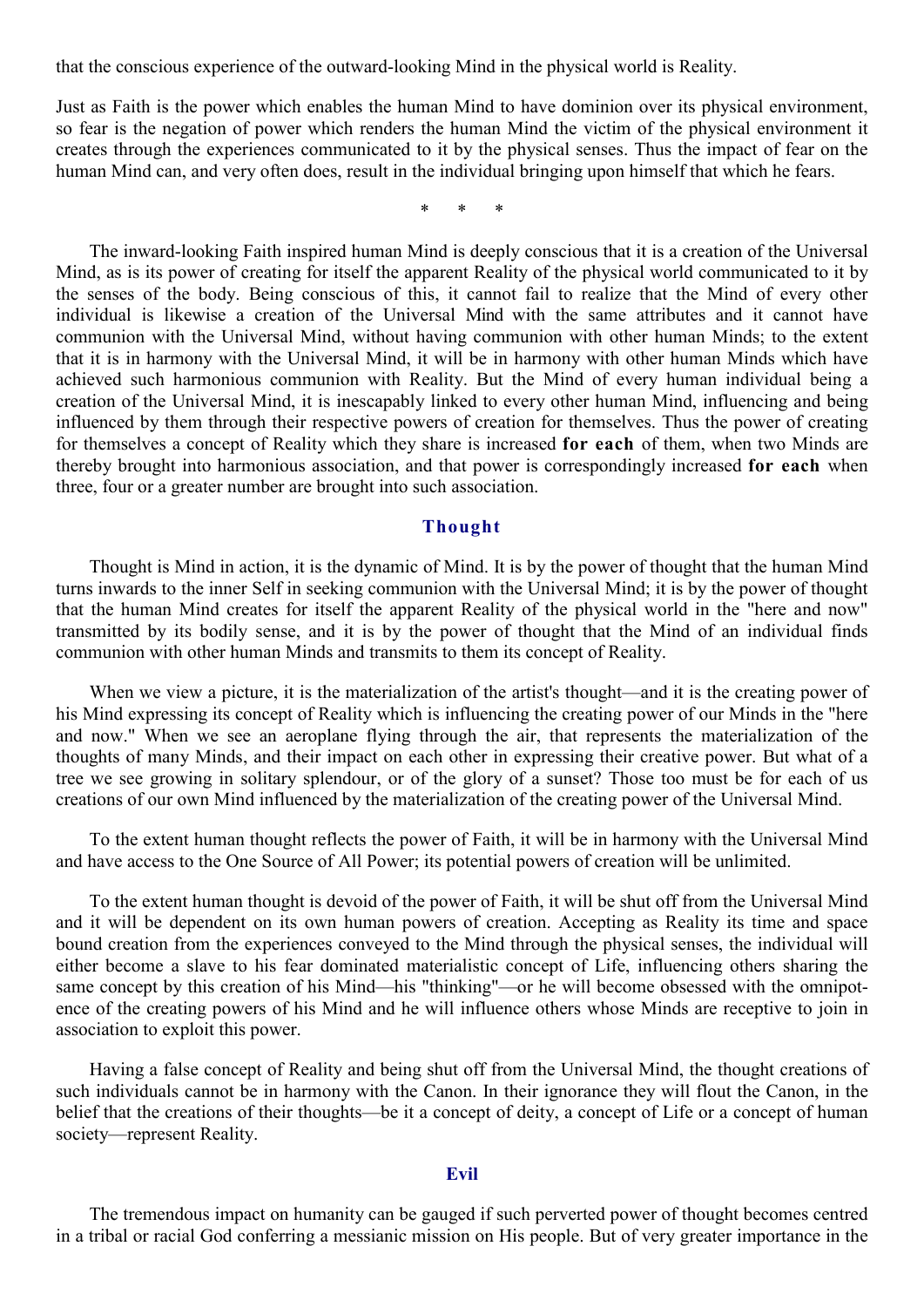present world situation are the disastrous consequences of the perverted powers of human thought consciously striving to subordinate the Canon to a false materialistic concept of Reality of its own creation. Such individuals having no knowledge of the Universal Mind—of God—and having an "upside down" concept of Reality, will in the process of resisting and striving to overcome the Canon, by thought, generate a positive force operating against Reality. In other words they will create what we term a power of evil— of darkness—of destruction—operating in defiance of God.

This power for evil conceived by the human Mind being born of fear, generates fear and exercises an influence on the human Mind in opposition to Faith. In fact "the Devil" is actually a positive force in human affairs.

However, being a creation of the human Mind this evil force lacks Reality and, operating in defiance of the Universal Mind ultimately—speaking in terms of the space and time bound concept of the human Mind—it cannot survive, for it has no Reality in the Absolute. And within each individual lies the power of its destruction, for it must cease to exist when confronted with the power of Faith emanating from the One Source of All Power.

This matter may appear complex when presented in such a condensed form, but its implications are of such far-reaching importance that it deserves the most painstaking thought.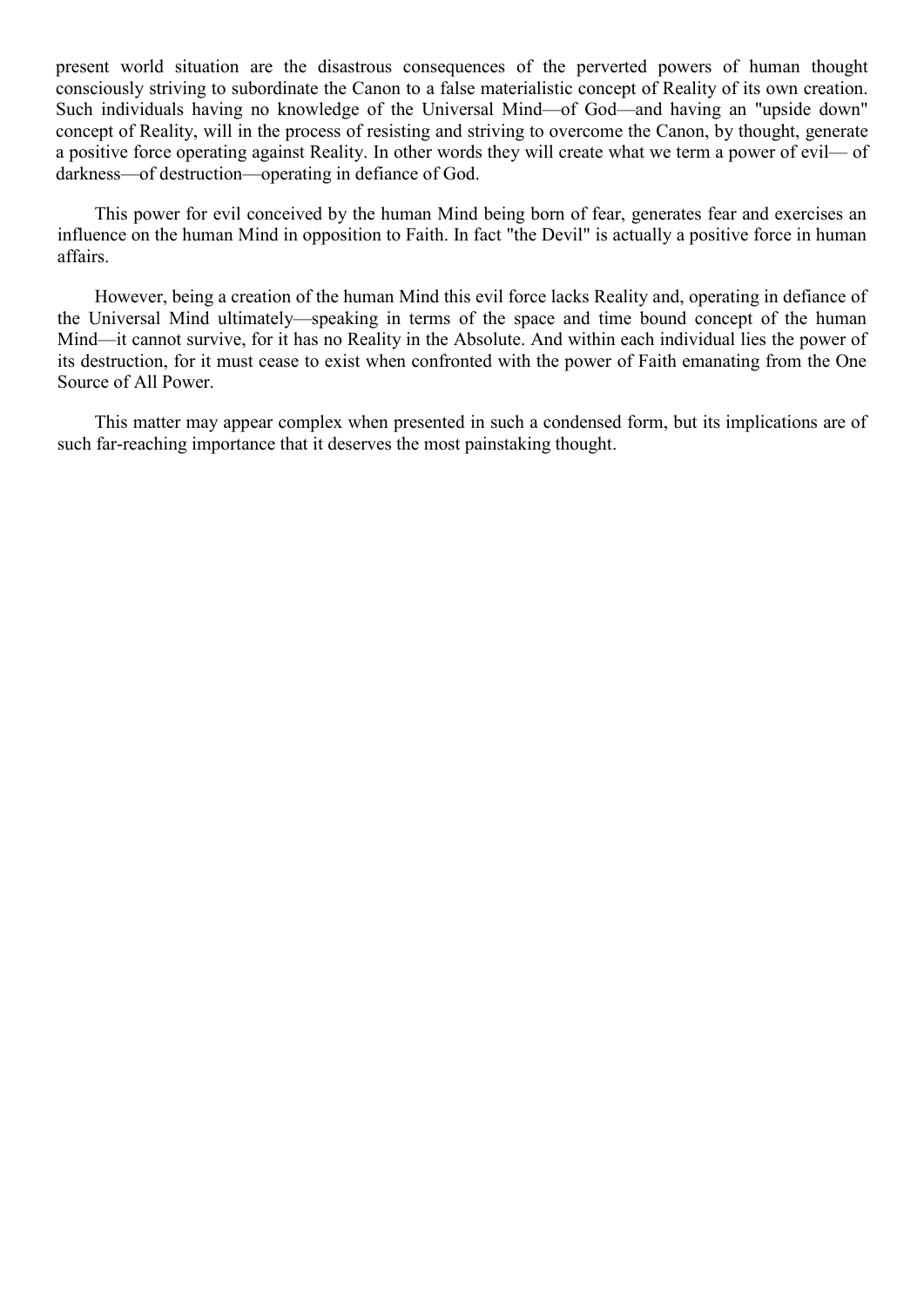#### **III—CHRISTIANITY**

The approach to Reality condensed into the foregoing attempt to express in words that which only can be experienced, is inherent in Christianity—that is to say in the teaching of Christ which has been preserved for us in the four Gospels of the New Testament, despite their obvious imperfections as accurate records. That the essential nature of the Christian message has been distorted by a multitude of interpretations is not surprising. In the first place it is difficult for a Western mind to comprehend the method of expression employed for Eastern minds—the parable, the comparison with traditional belief or custom and so forth. But by far the greater factor in the distortion of Christianity is the attempt to reconcile the Gospels with the Old Testament in terms of the apparent Reality of the physical world.

The emphasis of the Christian message is on the eternity of the "here and now" and the Kingdom of Heaven—a term completely expressive of the domain of the Universal Mind—of God. And in the light of this what could be more pregnant with profound meaning than the simple statement: "In my Father's house are many mansions"? Just as for each of us the Universe around us is a creation of our Mind, and for us cannot have any existence outside our Mind, so for each the limitless potentialities of the Kingdom of Heaven are those of a veritable spiritual empire—or to reduce it to terms likely to be understood by an Eastern peasantry, in the Father's house is a spiritual mansion for each of those who enter.

Without going into the matter more deeply, the following quotations should provide the necessary incentive for re-reading the Gospels with a deeper appreciation of the tremendous power of Christ's teaching—a power which terrified the ruling Jewish hierarchy of His day within the short space of four years and drove them to commit the most hideous crime of all time:

\* \* \*

"Therefore I say unto you, take no thought for your life, what ye shall eat, or what ye shall drink; nor yet for your body, what ye shall put on. Is not the life more than meat, and the body than raiment? . . .

"Therefore take no thought, saying, What shall we eat? or, What shall we drink? or, Wherewithal shall we be clothed?

# **"But seek ye first the kingdom of God, and His righteousness; and all these things shall be added unto you.**

"Take therefore no thought for the morrow: for the morrow shall take thought for the things of itself. Sufficient unto the day is the evil thereof ".

\* \* \*

**"The kingdom of heaven is like to a grain of mustard seed**, which a man took, and sowed in his field:

"Which indeed is the least of all seeds: but when it is grown, it is the greatest among herbs, and becometh a tree, so that the birds of the air come and lodge in the branches thereof."

\* \* \*

**" . . . The kingdom of heaven is like unto leaven,** which a woman took and hid in three measures of meal, till the whole was leavened."

\* \* \*

" . . behold, **the kingdom of God is within you."**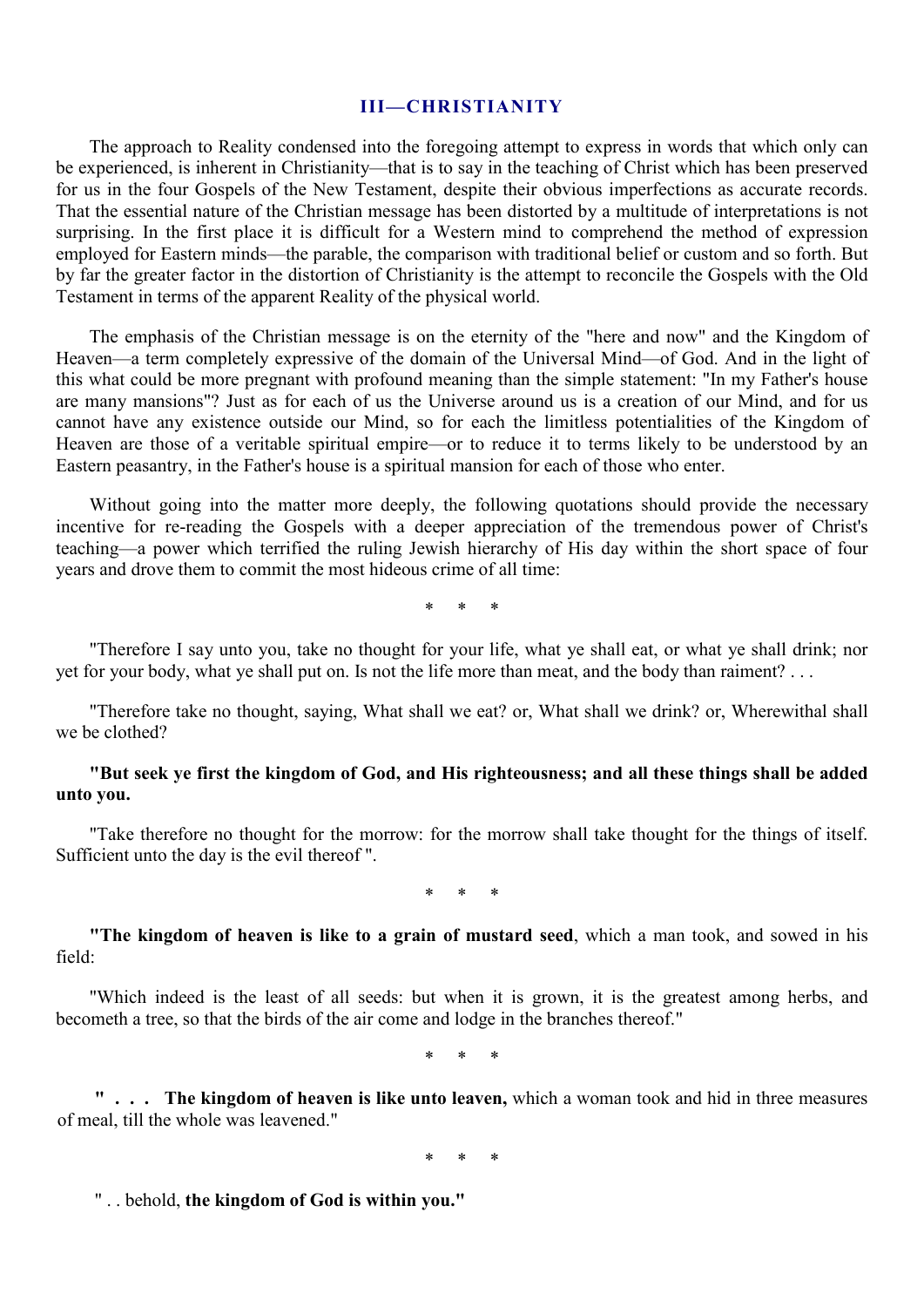\* \* \*

"Not every one that saith unto me, Lord, Lord, shall enter into the kingdom of heaven; but he that doeth the will of my Father which is in heaven."

\* \* \*

#### **"Ask, and it shall be given you; seek, and ye shall find; knock, and it shall be opened unto you;"**

\* \* \*

"He saith unto them, But whom say ye that I am?

"And Simon Peter answered and said, Thou art the Christ, the Son of the living God.

"And Jesus answered and said unto him: Blessed art thou, Simon Barjona: for **flesh and blood hath not revealed** it unto thee, but my Father which is in heaven."

\* \* \*

"Jesus said unto him**, Thou shalt love the Lord thy God with all thy heart, and with all thy soul, and with all thy mind.** 

"This is the first and great commandment

"And the second is like unto it, **Thou shalt love thy neighbour as thyself."** 

\* \* \*

"Judge not, that ye be not judged.

"For with what judgment ye judge, ye shall be judged, **and with what measure ye mete, it shall be measured to you again.** 

\* \* \*

"And Jesus answered him, saying, It is written, **That man shall not live by bread alone, but by every word of God.** 

"And the devil, taking Him up unto an high mountain, **shewed unto Him all the kingdoms of the world in a moment of time.** 

"And the devil said unto Him, **All this power will I give thee, and the glory of them; for that is delivered unto me; and to whomsoever I will I give it.**

"If thou therefore wilt worship me, all shall be thine.

"And Jesus answered and said unto him, Get thee behind me, Satan: for it is written, Thou shalt worship the Lord thy God, and him only shalt thou worship."

\* *\** \*

"And Jesus answering saith unto them, **Have faith in God.**

For verily I say unto you, **"That whosoever shall say unto this mountain, Be thou removed, and be thou cast into the sea; and shall not doubt in his heart, but shall believe that these things which he saith shall come to pass; he shall have whatsoever he saith."**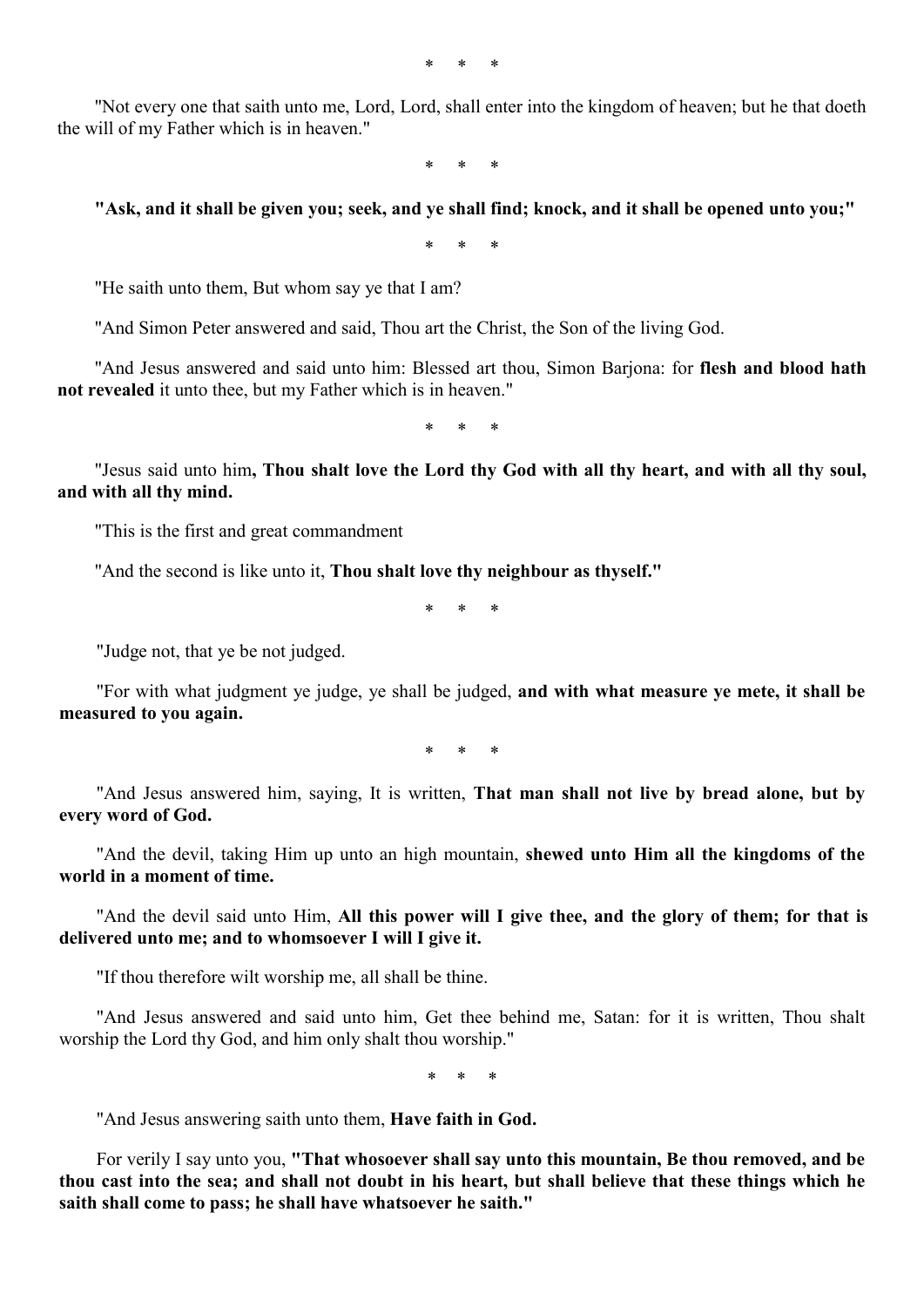*\* \* \** 

**"Lay not up for yourself treasures upon earth,** where moth and rust doth corrupt, and where thieves break through and steal:

# **"For where your treasure is, there will your heart be also.**

"The light of the body is the eye; if therefore thine eye be single, thy whole body shall be full of light.

"But if thine eye be evil, thy whole body shall be full of darkness. If therefore the light that is in thee be darkness, how great is that darkness.

**"No man can serve two masters:** for either he will hate the one, and love the other, or else he will hold to the one, and despise the other Ye cannot serve God and mammon."

\* \* \*

"Jesus answered, Verily, verily, I say unto thee, **Except a man be born of water and of the Spirit, he cannot enter into the kingdom of God.**

"That which is born of the flesh is flesh: and that which is born of the Spirit is spirit.

"Marvel not that I said unto thee, **Ye must be born again."** 

\* \* \*

"Neither pray I for these alone, but for them also which shall believe on me through their word:

**"That they all may be one; as thou, Father, art in me, and I in thee, that they also may be one in us:** that the world may believe that thou hast sent me."

\* \* \*

"Jesus said unto them, Verily, Verily, I say unto you, **Before Abraham was, I am."**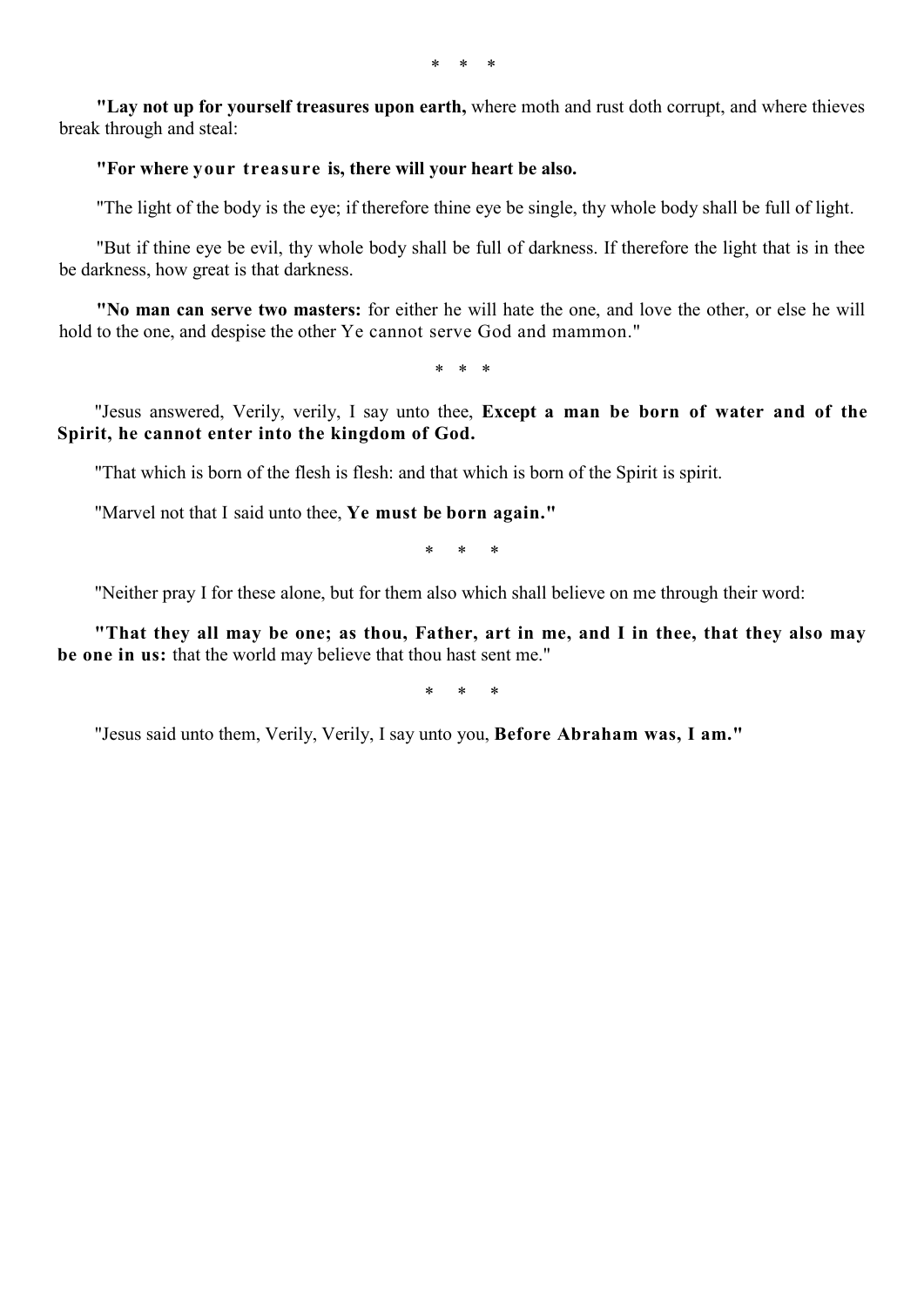#### **IV—ACTION**

These matters have a stupendous significance for Social Crediters in the present critical situation—a situation which continues to develop with increasing momentum towards its shattering climax. The plight of humanity is of its own making. It is the inevitable outcome of a progressive violation of the Canon—of shutting off the outward-looking, fear-dominated Mind from Reality. The resulting conflict in the sphere of human affairs is fundamentally a conflict between the spiritual concept of Life and the "materialistic" concept of Life—between the power of Faith and the forces generated by fear—between the power of God and the forces of Mammon—between Christ and anti-Christ.

Upon the outcome of the conflict there can be no doubt, for the forces of evil having no Absolute Reality cannot prevail against the power of Faith stemming from a realization of Reality. It is not simply a case of the forces of evil ultimately bringing destruction upon themselves, but in terms of Reality they are defeated now.

Put in another form, the havoc which is being wreaked upon the material world around us by the unleashed forces of evil—of destruction—is merely evidence of the self-annihilation of those forces and the materialistic concept they engender, viewed in terms of space and time.

Once this fact is grasped it becomes plain that it is merely futile to attempt to combat the forces of evil manifesting themselves in an orgy of destruction by means which confer upon them any semblance of Reality. Major Douglas once stated that the only way to deal with Black Magic— the cult of evil—was to treat it as if it did not exist. To do otherwise would confer upon it Reality and thereby give the forces of evil power over the Mind.

The stark folly of attempting to fight money with money, the party system by organizing a new party, the strangling hypnotism of material gain by appeals for social security measures—and so forth, should be evident. All they can achieve is to strengthen the very forces they seek to combat.

# **Social Credit**

Now what we term Social Credit is the policy which naturally stems from the spiritual, Faith-inspired, God-centred and Christian concept of Life. It is the policy which will bring the apparent Reality of the "here and now" in the physical world into harmony with the absolute Reality of the limitless and eternal domain of the Universal Mind—of the Kingdom of Heaven. The key to the Kingdom is Faith, and the essence of Social Credit is Faith. Faith is Power; it stems from the One Source of All Power and its potential is limitless. In human affairs Faith must find expression in action—and the power of Faith can achieve anything in the apparent Reality of the physical world. It can literally remove mountains—inspire and bring Light to Human Minds—and prevail against all the forces of the Devil and the Hell of man's creation.

A person cannot be a Social Crediter in any true sense unless he is pursuing the policy which stems from the spiritual, Faith-inspired, God-centred and Christian concept of Life. In other words his Life must be an expression of the Faith which he professes. The sense of frustration, the floundering around, the pathetic attempts to organize political parties and the complete submergence of the Social Credit movement in the social environment is evidence that, as yet, the number of real Social Crediters is small.

Yet it should be apparent that it is not numbers that matter—but quality. It is not the size of the counterforce which can be mobilized against the forces of evil—against the plotters, the planners, the materialists and their fear- dominated human fodder—but the power of Faith which will decide the issue.

Once the tremendous implications of this are grasped we shall witness a re-orientation of Social Credit action, the impact of which will be so staggering that it will sweep everything before it.

The battle for Social Credit is the battle for Christianity—for Christ's Kingdom of Heaven on earth. Social Credit action is meaningless unless it is a manifestation of Faith—the living and vital Faith which stems from a realization of the Christian message. Nothing can prevail against the power of such Faith expressed in action.